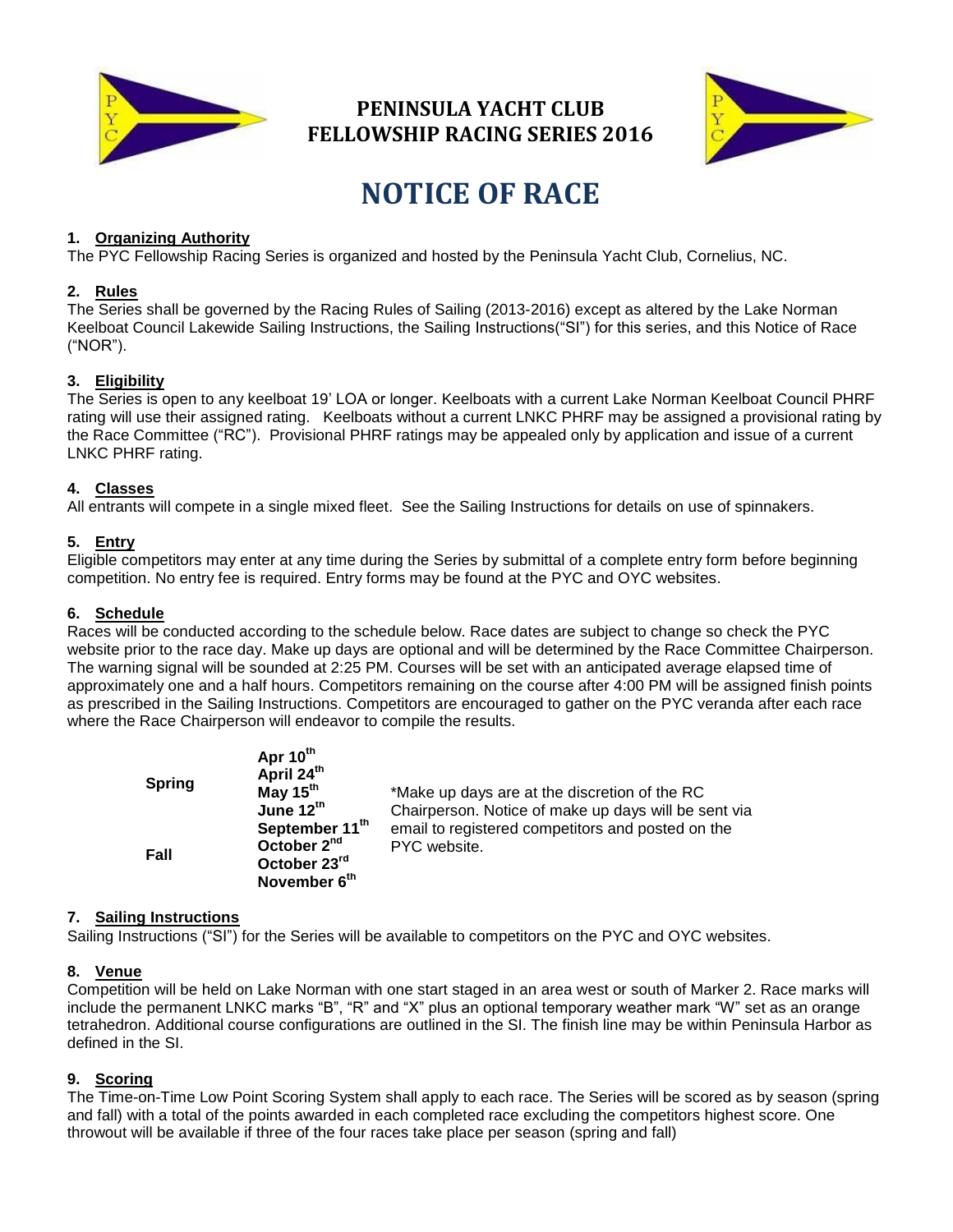#### **10. Radio Communications**

PYC Harbor Master will monitor ch. 11. The RC will utilize and monitor ch. 71.

#### **11. Waiver of Liability and Injury**

Competitors participate in the regatta entirely at their own risk. Sailing is an activity that has an inherent risk of damage and injury. Competitors participate in the Series entirely at their own risk. PYC, the PYC Race Committee, Support Facilities, Volunteers, Agents, Employees and Service providers will not accept any liability for material damage, personal injury, or death sustained in conjunction with or prior to, during, or after the Regatta for both on the water and on land activities. By participating in this event, each competitor (owners, skippers, and crews) agrees to release the race organizers and all persons and groups listed above from any and all liability associated with such competitor's participation in this event to the fullest extent permitted by law.

#### **12. Results and Awards**

Each evening's results will be made available to the competitors as soon as possible. The person with Race Committee responsibility is to send finish times to the Race Chairperson for scoring. If possible, scoring will take place on the PYC veranda and posted on the official notice board and PYC website after each race. The Series winner will be awarded the coveted "A of M".\*\*

#### **Questions?**

Contact PYC Fellowship Race Chair Paul Doucette at paul.lknsailing@gmail.com, 617-869-1463 (m).

\*\* Accolades of the Masses (meaning no hardware)